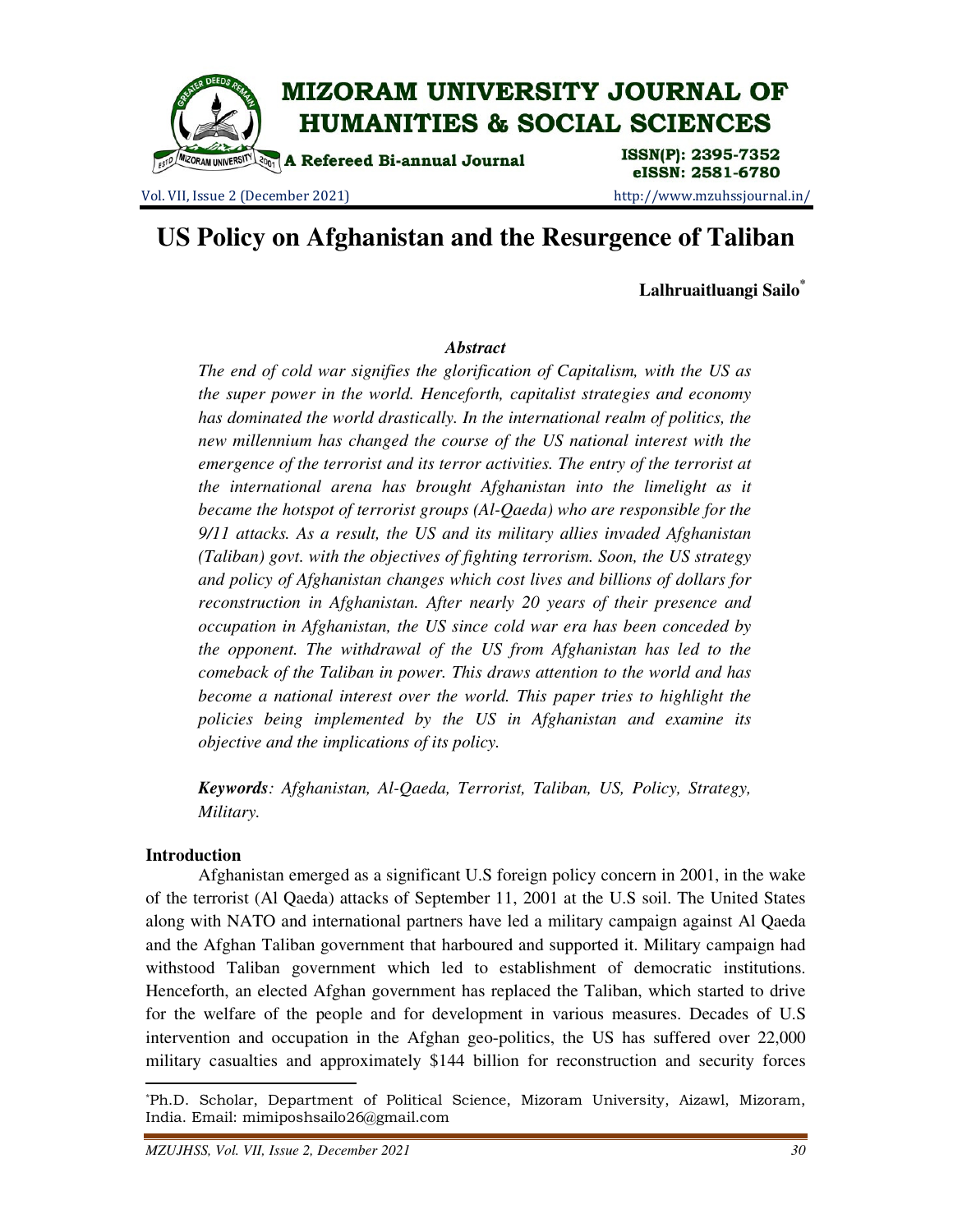(Service, 2021). The recent development of the US policy against Afghanistan in withdrawing and removing of military troops from Afghanistan announced by President Biden on April 14, 2021 has heralded an end to the nearly two decades US military presence in the country.

 The withdrawal of military forces by the US signifies that there has been a consensus between the Taliban and the US. The sudden evacuation of the US troops followed by the immediate walkover by the Taliban in Afghanistan has taken the world perplexed. The Taliban has ceased Afghanistan provincial regions and took over Kabul which eventually led Afghan Prime Minister fled to other country. The resurgence of the Taliban has made a frantic call and a distress to thousands of Afghans and foreigners within the country. After all, the Taliban aims and objectives were and are till today, the establishment of Islamic government. The regrouping and rise of the Taliban after decades long has led to an ambiguity of an international interest. Critics have pointed out that the US and its allies are defeated by the Taliban. Meanwhile, there has been a growing debate that the US failed its objectives and its mission in Afghanistan although, US President Joe Biden claims victory. In this context, the paper assumes significance, which it aims to highlight and examine the US governance policy in Afghanistan and its impact and the revival of Taliban where it tries to understand the interplay of power.

#### **Background: Who are the Taliban, their Ideology and Strategy**

 Historically, Afghanistan was politically divided into two groups one -Islamic democratic liberals who are backed by Communist and the other is Radical Islam-anti Afghan Communist backed by Pakistan military army and ISI. Although, both are nationalists in their endeavour to build Afghan nation based on their ideology. At the outset, Taliban emerged in the early 1990s in northern Pakistan and southern Afghanistan in Pashtun region. The Pashtun occupied 37-40% population as a majority in Afghanistan, and they speak Pashto. It is believed that majority of Taliban's are Pashtun tribe which they predominantly first appeared in religious seminaries mostly paid for by money from Saudi-Arabia which preached a hard-line form of Sunni Islam (BBC, Who are the Taliban?, 2021). Before the Taliban, religious militancy was present in Afghanistan and Islamic nation during Soviet-Afghan war in 1989 where Al Qaeda and Mujahidin dominated the scene. It widely appeared that these religious militancy and radical Islamic organisations started in Jammu and Kashmir in late 80s and early 90s which are trained by Pakistan army and ISI (BBC, Who are the Taliban?, 2021). These trained Mujahidin have fought in the Soviet-Afghan civil war as Mujahidin fighters against Soviet Communist army. Pakistan has trained large number of students from Pashtun region and has been educated under traditional Islamic religion. Later by 1994 religious militancy soon developed and founded Taliban, the Taliban's are mostly Pashtun tribe and minority or the rest are Taliban sympathizers (Sengupta, 2021).

 The ideology and strategy of religious militancy and radical Islam is to fight against the corrupted Communist Afghan political leaders and the presence of western nation around Islam areas and to build Afghanistan nation on the basis of Islamic Sharia law. The Taliban rule Afghanistan from 1996-2001, during which they have control over Afghanistan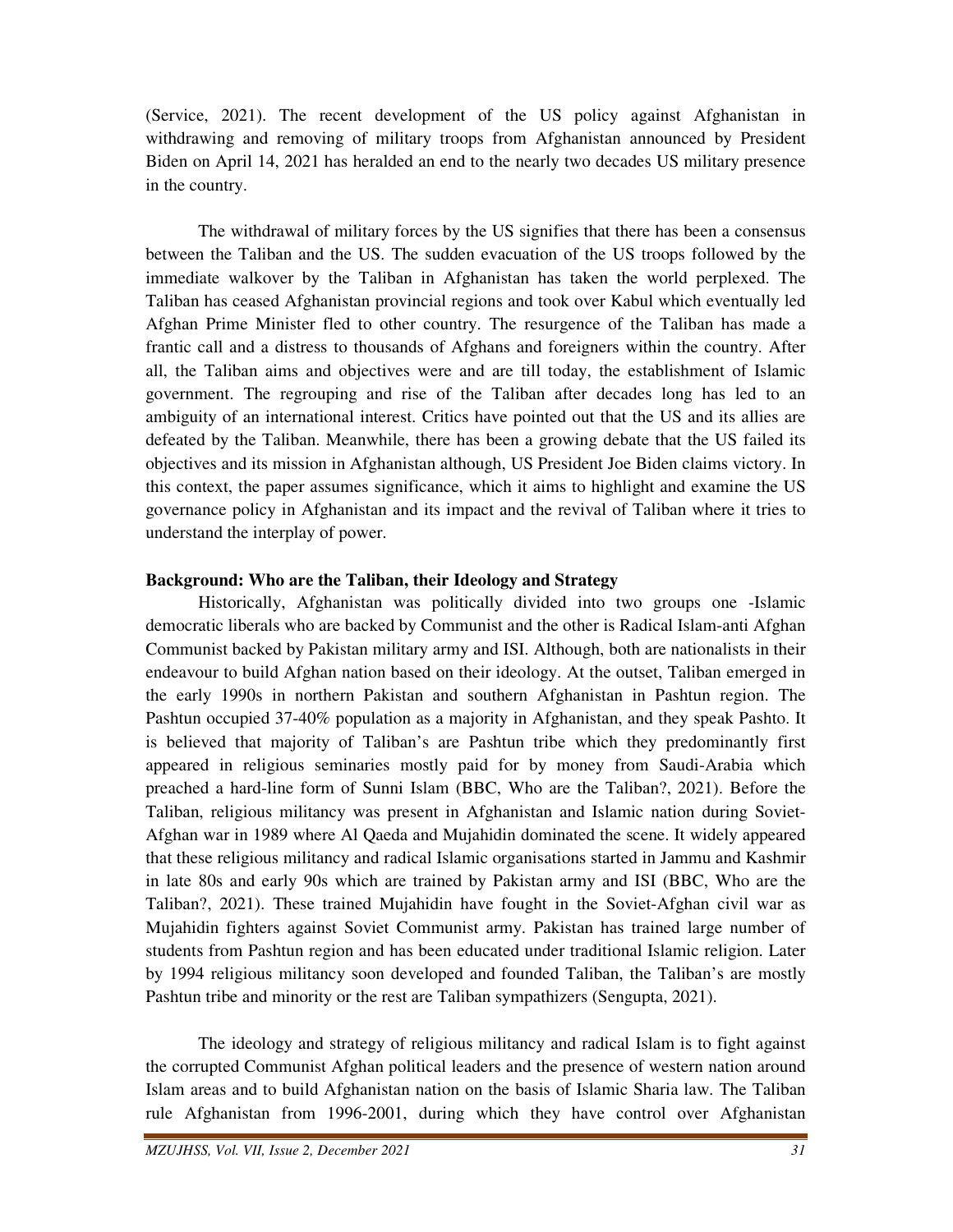governance. Their ideological stance followed an austere form of Islam, they enforced their own hard-line version of Sharia or Islamic law and introduced brutal punishments in line with their strict interpretation of Sharia laws. Men were to grow beards and women had to wear all covering burka. The Taliban prohibited girls aged 10 and above to get education. They banned Television, music and cinema and were accused of various human rights and cultural abuses (BBC, Who are the Taliban?, 2021). It is evident that during Taliban control of Afghanistan, they have created a sanctuary for terrorist groups and Afghanistan became a safe haven for terrorists like Al Qaeda etc. It has become a breeding ground for terror outfits and rendering vast tracts of the country insecure and also a threat to the world. For instance, the Taliban is good for Sharia, Jihad and radicalism but is bad for modern, educated, and the liberals who believed in democracy and think the Taliban is a nightmare (Sengupta, 2021). Their strategy implies drawing attention to the western world by launching suicidal bombs and assassinations in an unsuspected manner.

#### **US Foreign Policy in Afghanistan**

 The attention of the world was drawn to the Taliban in Afghanistan in the wake of the 11 September 2001 World Trade Centre attacks in New York. The Taliban were accused of providing a sanctuary for the prime suspects Osama Bin Laden and his Al-Qaeda movement. (BBC, Who are the Taliban?, 2021) As a result, the US foreign policy instantly shifted towards Taliban in Afghanistan and launched a US led military coalition attacks in Afghanistan on October 7, 2001 and by the first week of December the Taliban regime had collapsed (Service, 2021). The operation in capturing Osama Bin Laden in particular and declaring war on terrorism had resulted in the weakening of the Taliban as a group. The Taliban government were removed from power in Afghanistan by US-led forces in 2001. With the presence of US led military coalition since the collapse of Taliban, democratic government was established with the support of western allies. Since then the US foreign policy has shifted its major focused in building and restructuring the nation by supply military support and aids and financial assistance for development measures. The US government has provided financial assistance to Afghanistan government in various development measures and during their presence in Afghanistan for almost 20 years the US government has invested over \$144 billion.

 The US invasion in Afghanistan started on September 18, 2001 when the then US President Bush authorises the use of force against those responsible for 9/11 (Alzazeera, 2021). The US sends troops to Afghanistan where Al Qaeda chief Osama Bin Laden was thought to be hiding. This came to appear as the major target and primary concern for the US in Afghanistan besides declaring war on terror followed with counter-terrorism. The US led military troops operating in Afghanistan started nation-building with promising future. Soon a constitution was written, followed by election, a new President and a democratic government was formed and a remarkable figure gained with women taking position of power. The major objectives of the US in Afghanistan can be highlighted into three categories; a) Get Bin-Laden, b) defeat the Taliban states (to fight against terrorism); and c) nation-building (reconstruction).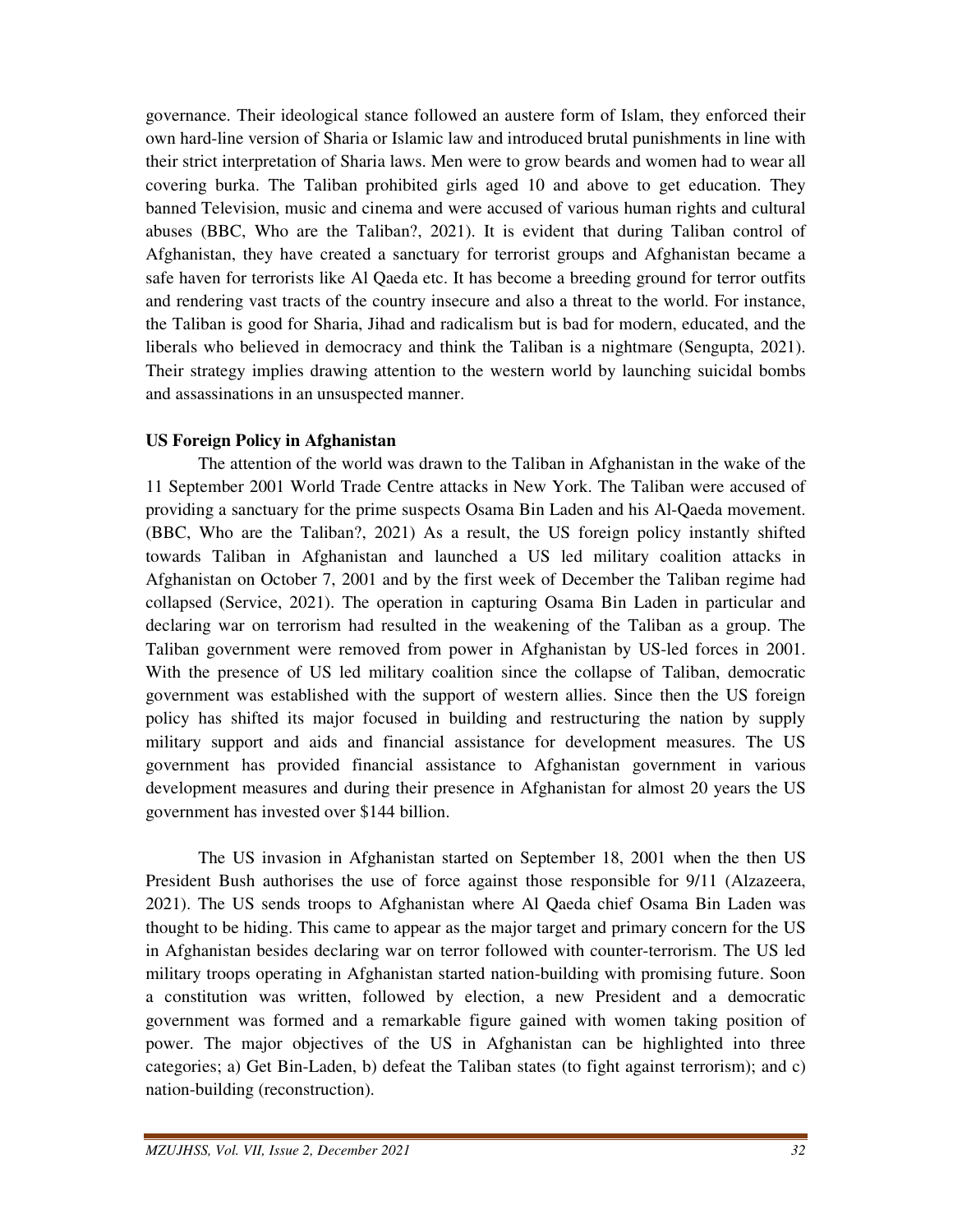## *US objective 1: Get Bin-Laden*

 On October 7, 2001 the US begins Operation Enduring Freedom with a massive bombing campaign against Taliban forces. Shortly, Northern Alliance (NATO) backed the US troops on Nov 13, 2001 and soon the US and its military allies enter Kabul as the Taliban withdraw south and eventually the Taliban regime collapses with its surrender in Kandahar. By May 2, 2003 the US officials declares an end to major combat operations in Afghanistan while the search and invasion for Osama Bin-Laden has been going. (Alzazeera, 2021). Meanwhile, as years passed, terrorism and its terrorist activities are still prevailing as Taliban fought back by gaining grounds in rural areas. There have been continuous civilian casualties mounted along with armed forces as a result of terrorist attacks.

 In 2007, the new US President Barack Obama has to made new decisions, in which "to go bigger or to go home". Obama then decided to send additional troops to tackle the ongoing and intensifying terror insurgency. He says," Our overarching remains the same" during press statement at Washington hence, an additional US troops of 17000 and later 30000 were sent in Afghanistan (Alzazeera, 2021). Finally, on May 1, 2011 the largest manhunt in the world of Osama Bin Laden ended where the US led forces killed Bin Laden in a raid in Abbottabad, Pakistan (WION, 2021). The death of Osama Bin Laden has finally officiated the success of their major objective of the US policy in Afghanistan although the fight against terrorism and counter-terrorism still continues. Hence, by December 28, 2014 the US combat mission officially conclude after the withdrawal of most troops and the transition to an Afghan-led war.

## *Objective 2: Defeat Taliban states (fight against terrorism)*

 The US govt. had a sharp response to the 9/11 attacks on the US soil by terrorists. The former President GW Bush Jr. had authorised the use of force against the Al-Qaeda (terrorist) and those responsible for 9/11 thereby declared a war on terror. This has been one of the prime and major leading objectives of the US govt. ever since the attack. Following, President Obama had also given extreme measures on counter-terrorism and had sent over more combat troops to Afghanistan to tackle terrorist activities. During Obama's Presidency, the main target who was the mastermind and responsible for the 9/11 attacks, Osama Bin Laden was killed by the US forces. The capture and death of Osama Bin Laden has strongly manifested that the US govt. has achieved one of its major goals. Although, killing of Osama does not mean the end of terrorism in the world. In fact, the US mission in Afghanistan gradually closes with the withdrawal of most troops. However, the US govt. shifted more attention to counterterrorism and its continuation in the Afghan soil. The presence of military troops in Afghan has somehow weaken the power of the terrorists and their terror activities in Afghanistan. It has also massive gained for Afghan govt. with billions of dollars pouring in the country for reconstruction besides military equipment and training for the Afghan forces.

 Meanwhile, with the strong presence of the US and its allied troops in Afghanistan, the Taliban are also gaining grounds in the rural countryside. The US massive campaign of airstrikes and bombing had resulted in high civilian death tolls. This has created an advantage for the Taliban as they are harnessing popularity and power among the rural population (Vox,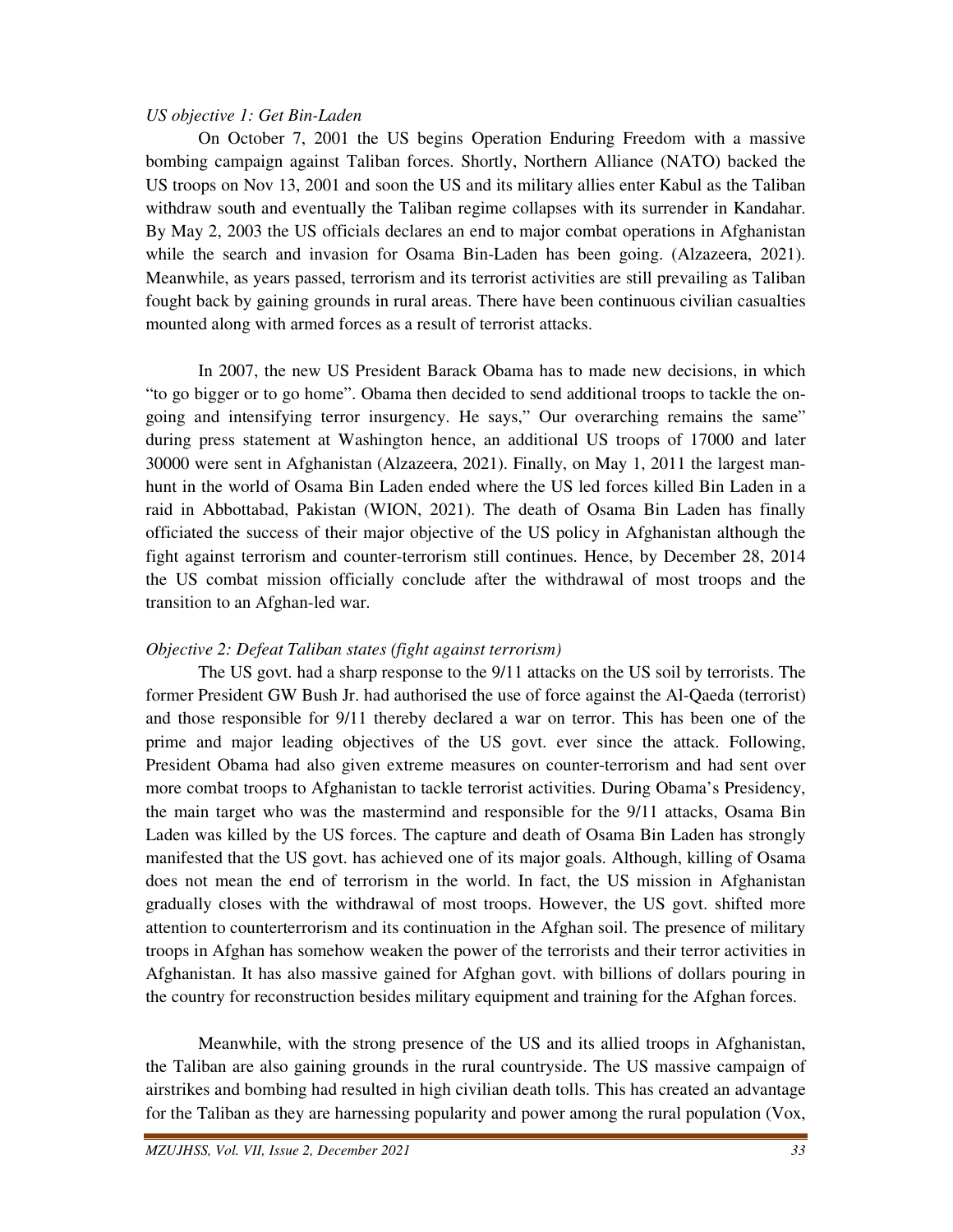How the US created a disaster in Afghanistan, 2021). Though the Taliban may have been defeated and yet the American presence in Afghan brought them back from the death. By 2008, the Taliban had taken back significant territory, especially in the south and east along the Kabul and Kandahar highway. In 2013-14 period, the Taliban began to regain its footing and their activities escalate. (Vox, How the US created a disaster in Afghanistan, 2021) It was clear that every single year they were making some advances and they were operating primarily in rural and depopulated areas.

 Often times the US objectives for defeating Taliban states and counter-terrorism has ponder the world in perplexed. By carefully examining all the details of US policy in Afghanistan, the seizing of territory by the Taliban and their activities and the withdrawal of US troops conceded that the US failed its objectives in fighting against terrorism to the core.

#### *Objective 3: Nation building (reconstruction)*

 Gist to the US objectives in Afghanistan, the US strategy soon shifted from major combat to stabilizing and rebuilding the country. But Afghanistan is a difficult place to control and rebuild due to its mountainous and mostly rural. The population is fractured among several ethnic groups and local communities often operated autonomously. Road construction is a significant factor in reconstruction, there were only 50 kilometers of paved roads in 2002, which meant most of these communities were isolated. The US decided to change that by rebuilding the Ring Road that was partially built by the Soviet Union in the 60s but has been destroyed by decades of war. Starting with the Kabul to Kandahar section, the US and several other countries pledged 1.5 billion dollars to the Ring Road. It would run in a 3200 kilometres loop connecting Afghanistan's four biggest cities essentially tying these communities together (Vox, How the US failed to rebuild Afghanistan, 2021).

 The US and its alliance started nation-building and it was showing promises where trade would circulate through more places and medical services. It gave the new government in Kabul more legitimacy around the country. The Ring Road also allowed the US and NATO military to send troops and supplies around the country faster, so they could keep the Taliban in check. The former President GW Bush Jr had given in his statement that," Where the roads end in Afghanistan, the Taliban begin and further stated that roads promote enterprise, enterprise promote hope and Hope is what defeats their ideology". (Vox, How the US failed to rebuild Afghanistan, 2021). But the US did not finish the job in rebuilding the nation. In fact, in 2003, the US invaded Iraq and Afghanistan became second priority. Funding, reconstruction, resources and experienced leadership including generals and diplomats were all diverted to the war in Iraq. The Ring Road was far from complete yet reconstruction funding was cut by 1.2 billion a few years later (Vox, How the US failed to rebuild Afghanistan, 2021). The US preoccupation with Iraq gave the Taliban an opening to return and they seized it. The Taliban activities in the region escalate from 2004 through 2009. The activities of the Taliban are concentrated largely around the Ring Road area. They set up ambushes, laid roadside bombs, took hostages, and killed US soldiers and road construction crew.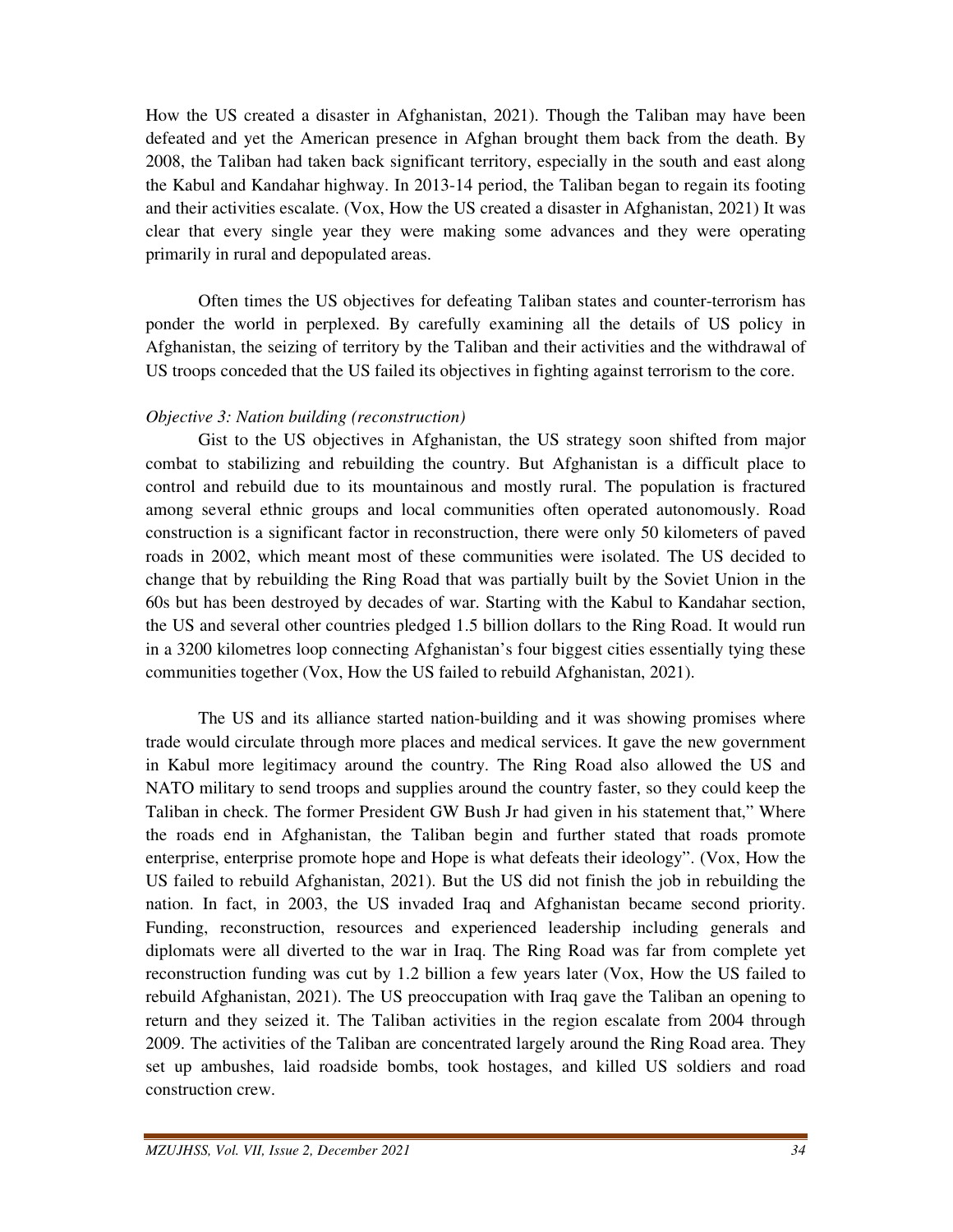By 2008, the Taliban had taken back significant territory especially Kabul and Kandahar highway. Afghanistan was in a full- blown insurgency. President Barack Obama in his statement said," Afghanistan is not lost, but for several years, it has moved backwards. There is no eminent threat of the government being overthrown, but the Taliban has gained momentum. In short, the status quo is not sustainable" (Vox, How the US failed to rebuild Afghanistan, 2021). Hence, therefore, in 2009, President Obama administration decided to recommit to war in Afghanistan. He sent thousands of troops in what was called "The Surge". The US and NATO made some progress in the south. It quickly became clear that the Taliban would not be easily defeated. The more troops deployed to Afghanistan, the more the Taliban launched attacks. With the military struggling to clear territory, it became nearly impossible to rebuild roads as the Taliban continue to attack road crews. This has forced construction companies to hire security which caused budgets to skyrocket.

 President Obama announced that he'd start bringing troops back. He said," after this initial reduction, our troops will continue coming home at a steady pace, as Afghan security forces move into the lead. Our mission will change from combat to support" (Vox, How the US failed to rebuild Afghanistan, 2021). As US troops withdrew, the US left behind oversight of infrastructure projects, including roads. In 2012, USAID cut funding for road construction. And even after the US and partnering countries spent 3 billion dollars on it, the Ring Road was never completed. Road building and maintenance became the responsibility of the Afghan government which was crippled by corruption. Experts estimated that billions of dollars have been lost to corruption in Afghanistan (Danesh , 2016). In 2015, with only about 11,000 US troops in country mostly in major cities, the Taliban swept back through Afghanistan. In 2017, they controlled almost half the country which was more territory than they have had in 2001. And that includes large sections of the Ring Road that is one of the reason why the road is in dire shape. According to a 2016 inspection 20% of the roads were destroyed and the remaining 80% continue to deteriorate (Vox, How the US failed to rebuild Afghanistan, 2021).

 The US has no plans to give rebuilding Afghanistan further. In 2017, President Trump committed more troops but made it very clear that "We are not nation-building again". "We are killing terrorists" (Vox, How the US failed to rebuild Afghanistan, 2021). As the Ring Road continues to deteriorate, it's no longer a symbol of the US efforts to rebuild Afghanistan, instead it severs as a reminder of the job that was never finished. Emphasis of the US became built and assist that was not technically delivered. Politically, many Afghans still regard Kabul government as a tool to foreign power. Billions of dollars pouring in the country for reconstruction without the kind of infrastructure to really handle that kind of money. Thus, reconstruction money coupled with America's counter terrorism goals was really a toxic mix. The US policy in Afghanistan as nation-building with one of its objective has shown that, the US has also not succeeded in rebuilding the nation as it project due to the maximum interference of the Taliban. This has made it clear that the US again failed its objective in trying to change an Islamic nation according to its version of western capitalist pattern.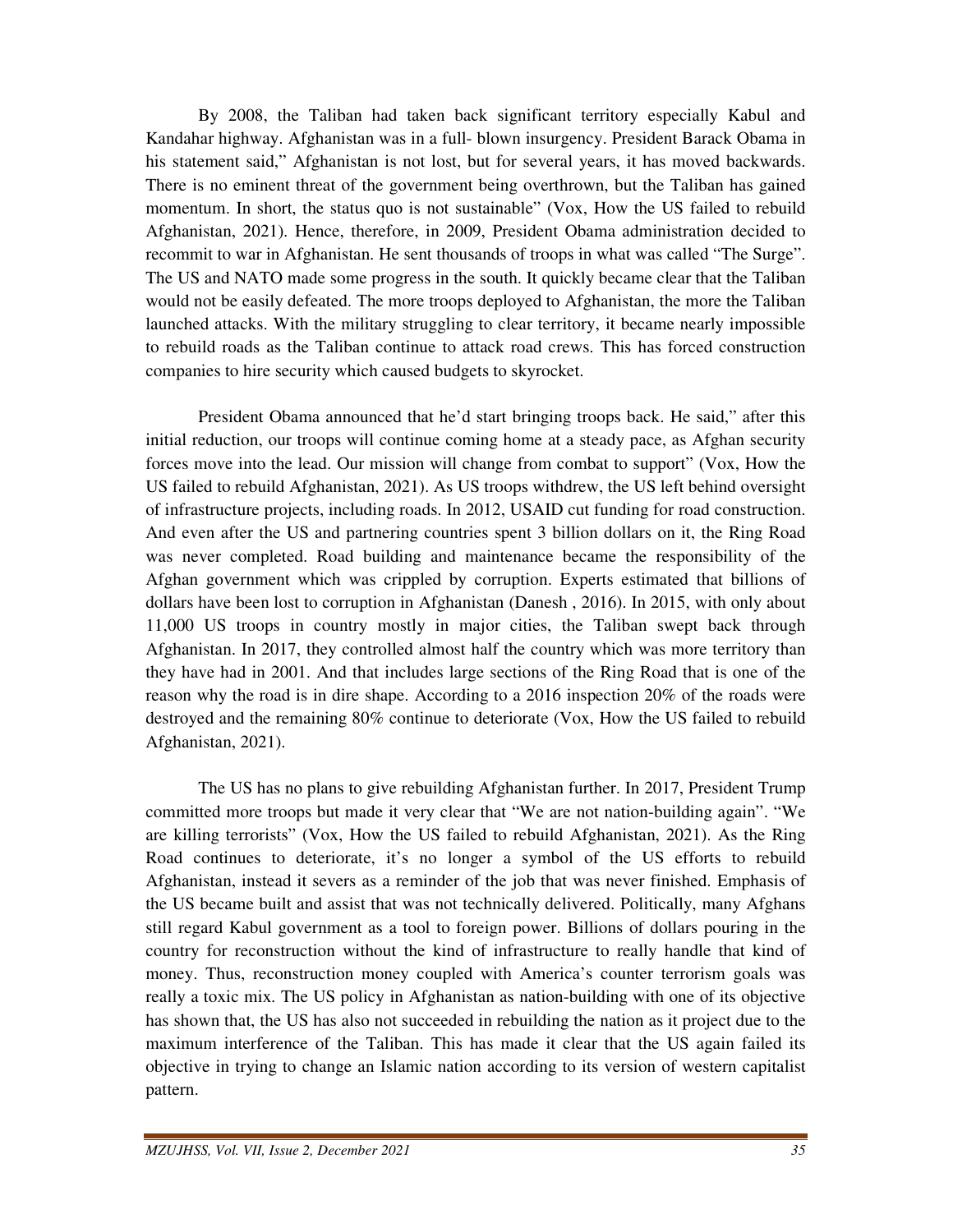#### **Recent Development: Rise of Taliban and its Implications**

 In the initial stage, the US invasion of Afghanistan focuses on military bombing campaigns and airstrikes in response to terrorist attacks and to fight against terrorism. Although, as time passes by, the US mission in Afghanistan slowly shifted its policy in counter-terrorism and reconstruction of the nation. Meanwhile, to be more pragmatic the Taliban had not changed their extremist ideology, only their strategy. Taliban have preeminent and strategic thinking when looking at the Taliban activities in the region since 2004. The Taliban had taken back significant territory and every year their activities escalate. Technically, Taliban did not fight against the Afghan army nor the US troops openly to cease the country. Recently, with President Biden officially announcing the withdrawal and evacuation of US troops from Afghanistan, implications suggests that the Taliban became stronger as a group, and eventually the Taliban easily captured Afghanistan without any weapons. This means that Taliban is not just a group but a mentality and ideology thereby the US has not finished Taliban completely.

#### **US on Taliban Peace Talk or Deal 2020**

 Since 2016, the former US President Barack Obama promised in bringing home most of its troops. But then new President Donald Trump administration stepped in. President Trump said that, "A hasty withdrawal would create a vacuum that terrorists would instantly fell" (BBC, What went wrong in Afghanistan, 2021). However, due to continuous involvement and activities created by the Taliban, President Trump announced an open-ended deployment but eventually sign a deal with the Taliban if they promised to keep out terrorist groups and not attack US and its allies. Provided that a full drawn withdrawal of the US troops will happen by May 2021 (BBC, What went wrong in Afghanistan, 2021). On February 2020, US signs a troop withdrawal agreement in Doha with the Taliban.

The DEAL has the following agreement: (Mashal , 2020)

- US wanted Taliban to stop violence and reduced hostilities against foreign troops.
- US wants Taliban to join intra-Afghan peace talks and cut out all ties with foreign terrorist.
- US pledged to withdraw all its troops after the Taliban agreement the US asked Afghan govt. to released Taliban prisoners.

 The newly elected US President Joe Biden decided to abide by the terms and conditions of the deal. On April 14, 2021 President Biden sets Sept.11, 2021 as the deadline for withdrawal of US soldiers and the pull out begins on  $1<sup>st</sup>$  May. President Joe Biden in giving his press statement on said the Taliban would not immediately take over due to US withdrawal but his statement proved wrong there has been an escalation from May 2021 of the Taliban sweeping the country and capturing 9 Provincial cities and by August 15 the Taliban had took over Kabul (Alzazeera, 2021). It has been as a failure on as part of the US govt. Taliban spokesperson in an interview stated that the Taliban are fighting for a legitimate right for reconstruction and for national interest. He emphasises that it is their commitment to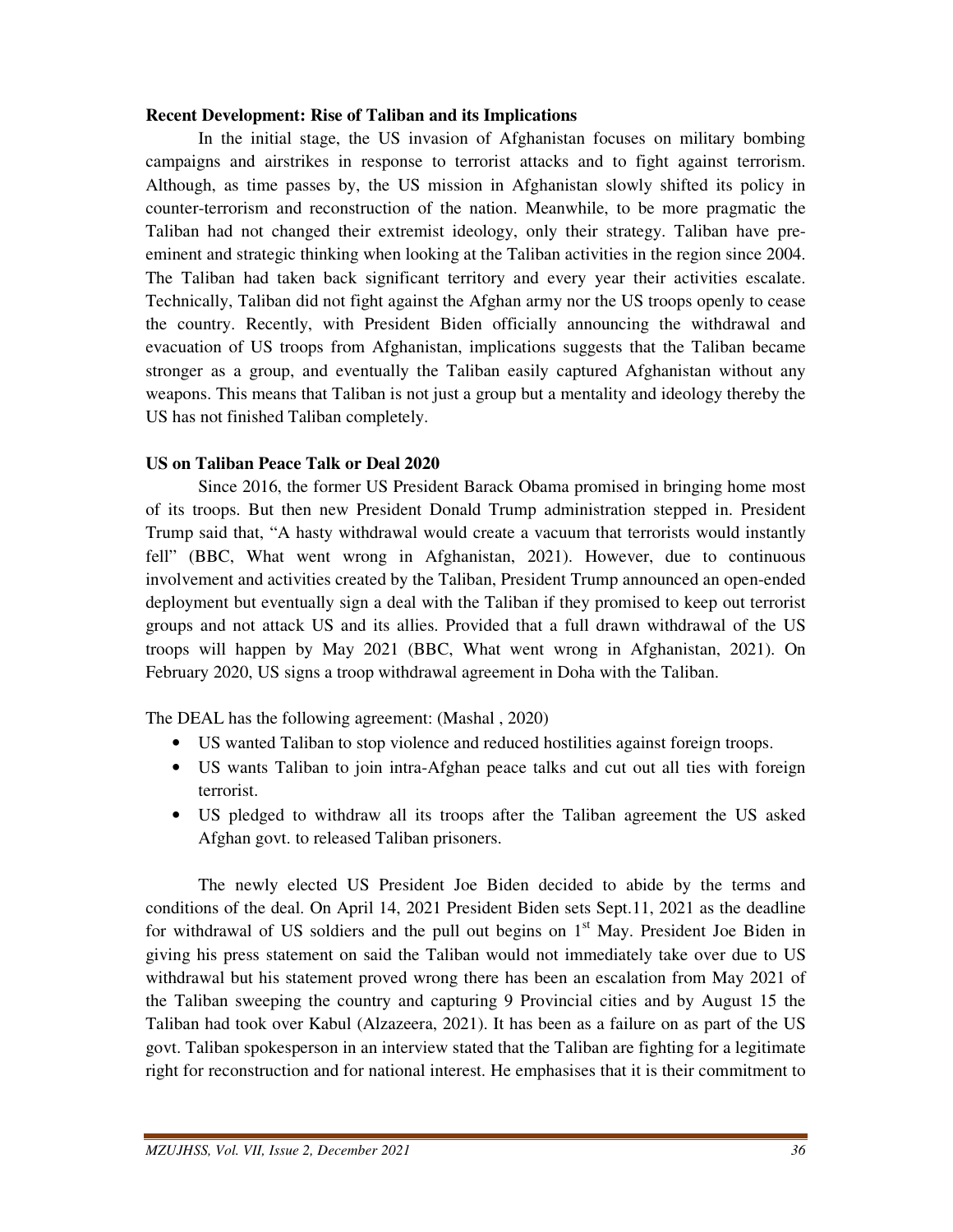fight for their legitimacy, liberation force and build an independent country hence, today a new chapter unfolds in Afghanistan with the Taliban gaining power again (Official, 2021).

 There has been an overwhelming allegations regarding US withdrawal and its objectives. Experts have believed that since the beginning, the US did not have single unified objectives. There are multiple opinion involving in the objectives of US over Afghan. It has also been argued that the US had committed mistakes toward Afghan. They took their eye off from Afghan and turn towards Iran. Furthermore, the model which they design to Afghan security forces were model of western forces which was not suitable for them in which US intelligence was either incredibly misrepresented or incredibly flawed. Experts felt that the Afghans security forces weren't evolving quite in the manner that was anticipated. It is strongly opined that Afghanistan was not made democratically strong enough. Critics have also argued that President of Afghanistan was left out in the negotiating table while the US only consulted the Taliban in an agreement. Now that, the US has officially declared an end of its military mission in Afghanistan and its exit is finally complete, but the question remains on why the US policy failed so catastrophically coupled with poorly executed withdrawal.

## **Post Afghanistan-Taliban Rule**

 The US mission in Afghanistan for nearly 20 years has finally concluded which again left Afghanistan fell rapidly under the Taliban control. On  $15<sup>th</sup>$  August 2021, Taliban gained control over Afghanistan and ended in ceasing the entire country. The aftermath of the US withdrawal of Afghanistan has massive impact in the politics of Afghan. While the Taliban took control of the country, Afghanistan Vice President, Amrullah Saleh appointed himself as the caretaker Prime Minister since former Prime Minister fled to other nation due to the Taliban gaining power and their entering of Presidential Palace. Therefore, based on Afghanistan Constitution of Article 67 of 2004 he took the Prime Ministers charge. Afghanistan governance is at a crossroads with both sides trying to rule the country (Sengupta, 2021). Amrullah Saleh announced the formation of anti-Taliban front in Panchsheel and called out Taliban as a terror group and also promised Afghan people that he will never bow down to Taliban terrorist.

 On the other side, Taliban leaders have consultation among themselves in their administrative structure and for the formation of power. Thus, we can see a thrift between Afghanistan government based on constitution and Taliban government based on Sharia Islamic law. Questions are already being asked about how the Taliban will govern the country and what their rule means for women, human rights and political freedom. In an interview with the Taliban spokesperson Suhail Saheen by Doha news official responded that Taliban vowed to fight corruption and improve security but also followed an austere form of Islam. He further proclaimed that the Taliban vision for Afghanistan is a peaceful, a prosperous nation with national unity. It envisages an inclusive opportunity for everyone to see themselves in the government and in the reconstruction and rehabilitation of Afghanistan. In an interview, the Taliban spokesperson added that the Taliban have promises and guaranteed over women's rights. Women will have access to education and to work but they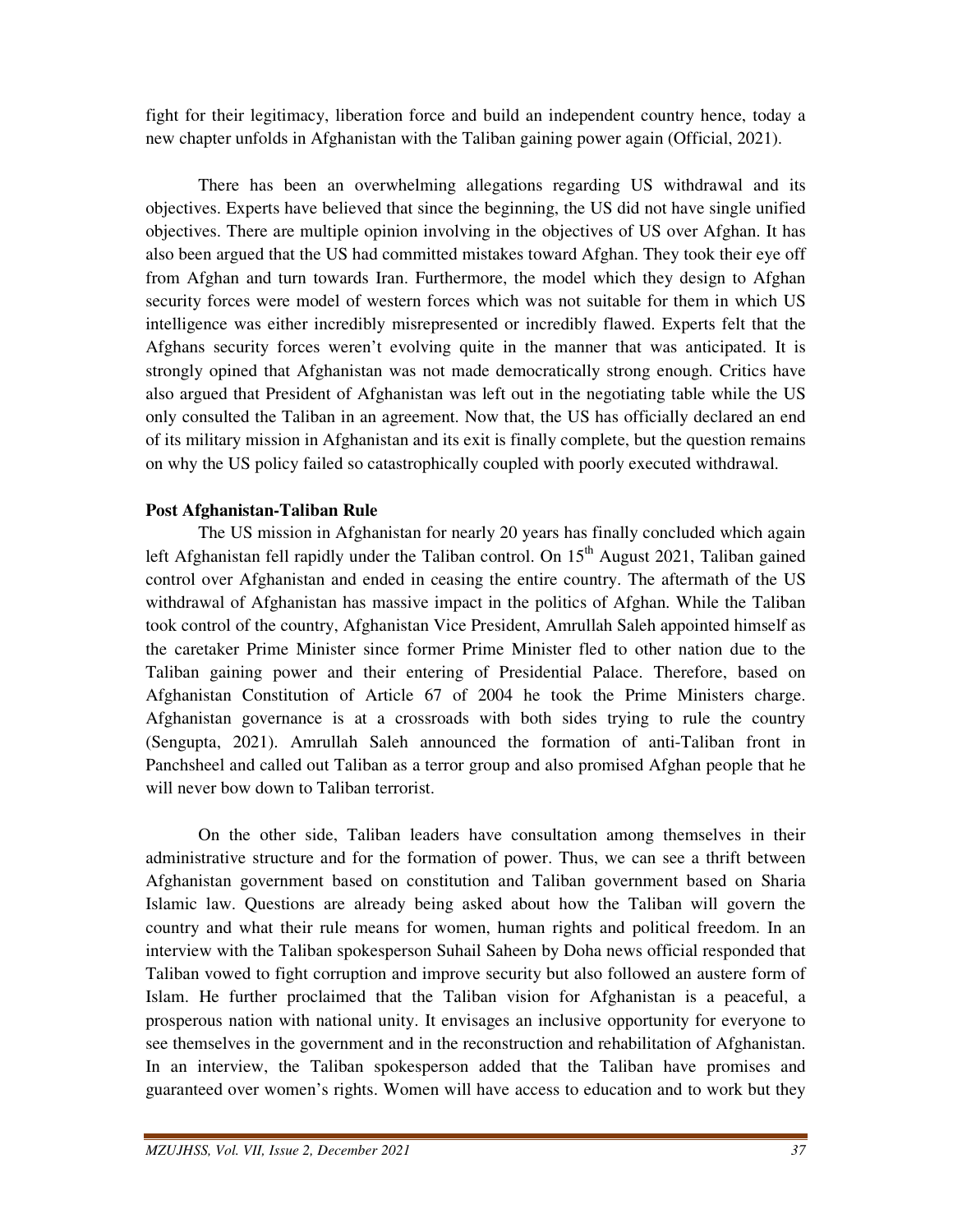must observe Hijab according to the Islamic society (Official, 2021). The Taliban have promises to women's' rights which is believed that their situation will improve over time.

 Experts have also reacted and give concern to Afghanistan political crisis, there is a general humanitarian concern for the Afghan people, who are about to see their economy and governance unnaturally propped up for years by international funding which is now rapidly collapsing since the inevitable wave of the Taliban atrocities. William F. Wechsler in his article have mentioned that low-grade civil war will continue in Afghanistan for sometimes, that no single entity can effectively control the entire of Afghanistan as a centralised state. Furthermore, he added that situation is likely to be a product of negotiations, deals and renegotiations between the centre and the local power on the periphery (Wechsler, 2021).

## **Where does India go?**

 India context in the current Afghanistan steeping into new chapter under Taliban has become a major concern too. How is India going to unfold this situation to the future of Afghanistan's political life under the Taliban? For India, Afghanistan is a strategic importance and India has leverage over Afghan in the geo-politics. One former Indian official who supports adopting a broader diplomatic strategy in Afghanistan argues that "engaging with both the Kabul- and Doha-based elements of the Taliban" makes sense only when the Ghani-led government directly negotiates with the Taliban (Chaudhuri & Shende, 2020). Indian government which is a staunch supporter of Kabul government in aiding and supply military and infrastructural hardware has refused to have diplomatic talk with Taliban, there is great reluctant and rigidity in approach towards Taliban. But our strategic policy requires to come close with the Taliban (Lyon, 2021). It is felt that Indian government whether likes it or not, have to open link and open contact with Afghan Taliban if India wants to protect its fundamental interests of remaining engaged in Afghanistan and being able to support an independent government it will have to make some uncomfortable choices and reposition its strategic actions with a view to mitigating the risks identified by its own officials and diplomats. Interviews with Taliban spokesperson commented that so far India has not made contacts with the Taliban, however, he implies that the Taliban are open to have a diplomatic talks with Indian government. Moreover, he added that India government should see Taliban government same as they see Kabul administration. It should push up their impartiality to Taliban government (Saheen, 2021). Thus, it is important for the Indian government to have a revised diplomatic strategy and should include dialogue with the Taliban as soon as possible.

## **Conclusion**

 Nearly 20 years of US presence in Afghanistan has come to an end as a result of negotiations and deals with the Taliban. The US exit also signifies major setbacks in its policy and objectives in Afghanistan which eventually led to the resurface of the Taliban. The aftermath of the US withdrawal has major implications in Afghan politics and governance. At the same time, it can be understand that the US still retains vital interests in evacuating US citizens and coalitions and Afghans allies and also in preventing additional terrorist's attacks by Al-Qaeda and others. Both of these objectives will still require a lot more work (both military and diplomatic) and a lot more time to additional national interest. If the US seeks to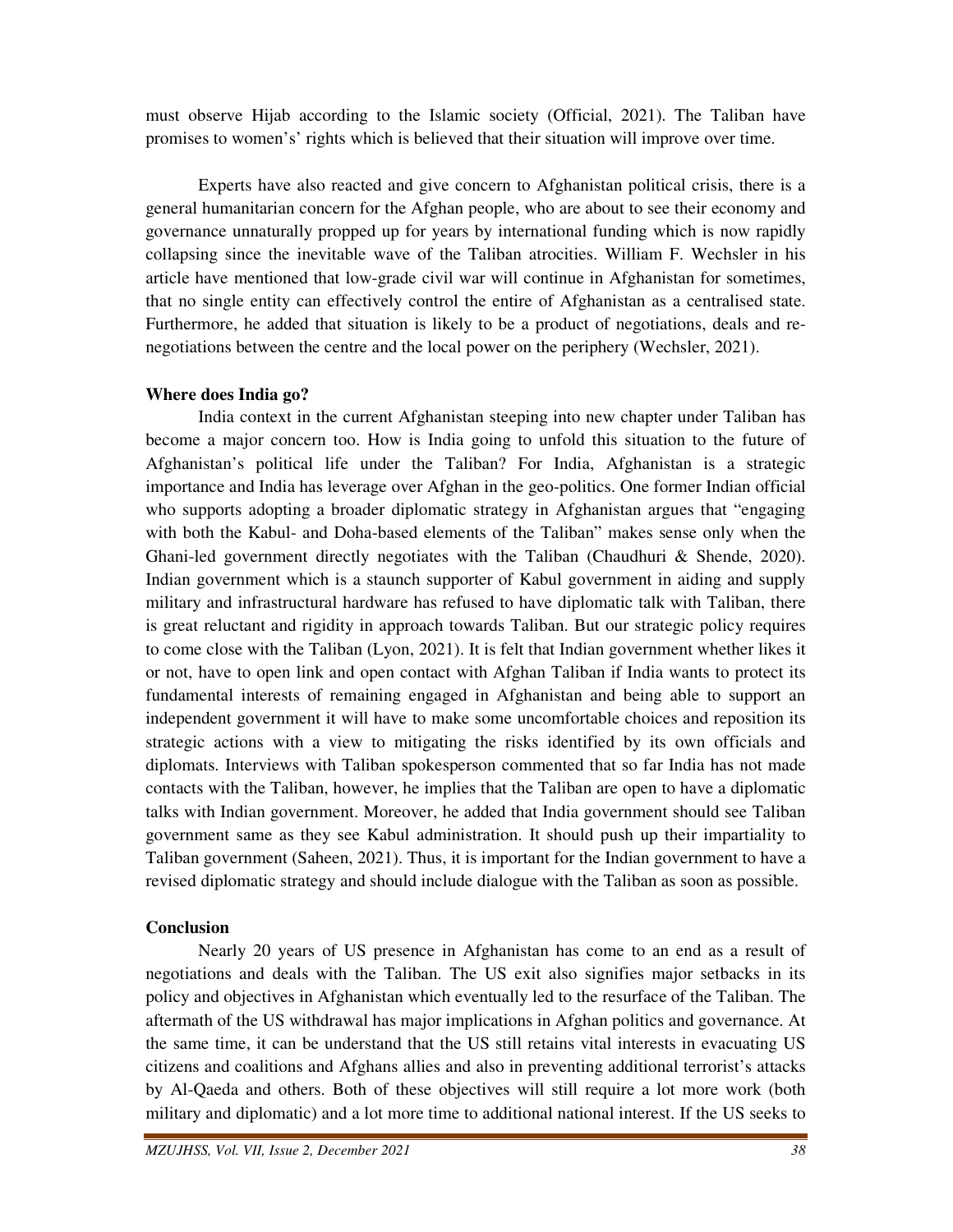navigate this new era, it has also a lot more work to do in shaken up its alliances due to the poorly executed withdrawal. Meanwhile, the whole world has keep an eye on the new era of the Taliban government in Afghanistan and its policy and geo-politics in carry out diplomatic ties with other nations. The Taliban has also major works and efforts to put in for reconstruction and rebuilding of their nation according to their promises and vision.

\*\*\*\*\*\*\*

#### **References**

- Alzazeera. (2021, August). Afghanistan War: 20 years of US presence ends with urgent evacuations. Washington: Alzazeera.
- BBC. (2021, August 30). (BBC, Editor) Retrieved from Who are the Taliban?: https://www.bbc.com
- BBC. (2021, August). What went wrong in Afghanistan. BBC Newsnight.
- Chaudhuri, R., & Shende, S. (2020, June). *Dealing with the Taliban: India's Strategy in Afghanistan after US withdrawal.* New Delhi: Cargnegie India.
- Danesh , J. (2016). *Afghanistan corruption epidemic is wasting billions in aid.* The Guardian.

Lyon, D. (2021). Afghanistan Issues. (Chaudhuri, Interviewer)

- Mashal , M. (2020, February 29). Taliban and US strike Deal to Withdraw American Troops From Afghanistan. The New York Times. Retrieved July 17, 2021, from http://www.nytimes.com
- Official, D. N. (2021). Exclusive: One on One with Suhail Sheheen, Taliban Spokesperson. Doha News Official.
- Saheen, S. (2021). (I. Today, Interviewer)
- Sengupta, A. (2021, July). Afghanistan Issue: US withdrawal, Taliban History and China, India, Pakistan strategy. India.
- Service, C. R. (2021, June 11). *spg.fas.org*. Retrieved from https://spg.fas.org/crs/rowR45122.pdf
- Vox. (2021, August). How the US created a disaster in Afghanistan. Vox.

Vox. (2021, August). How the US failed to rebuild Afghanistan. Washington, US: Vox.